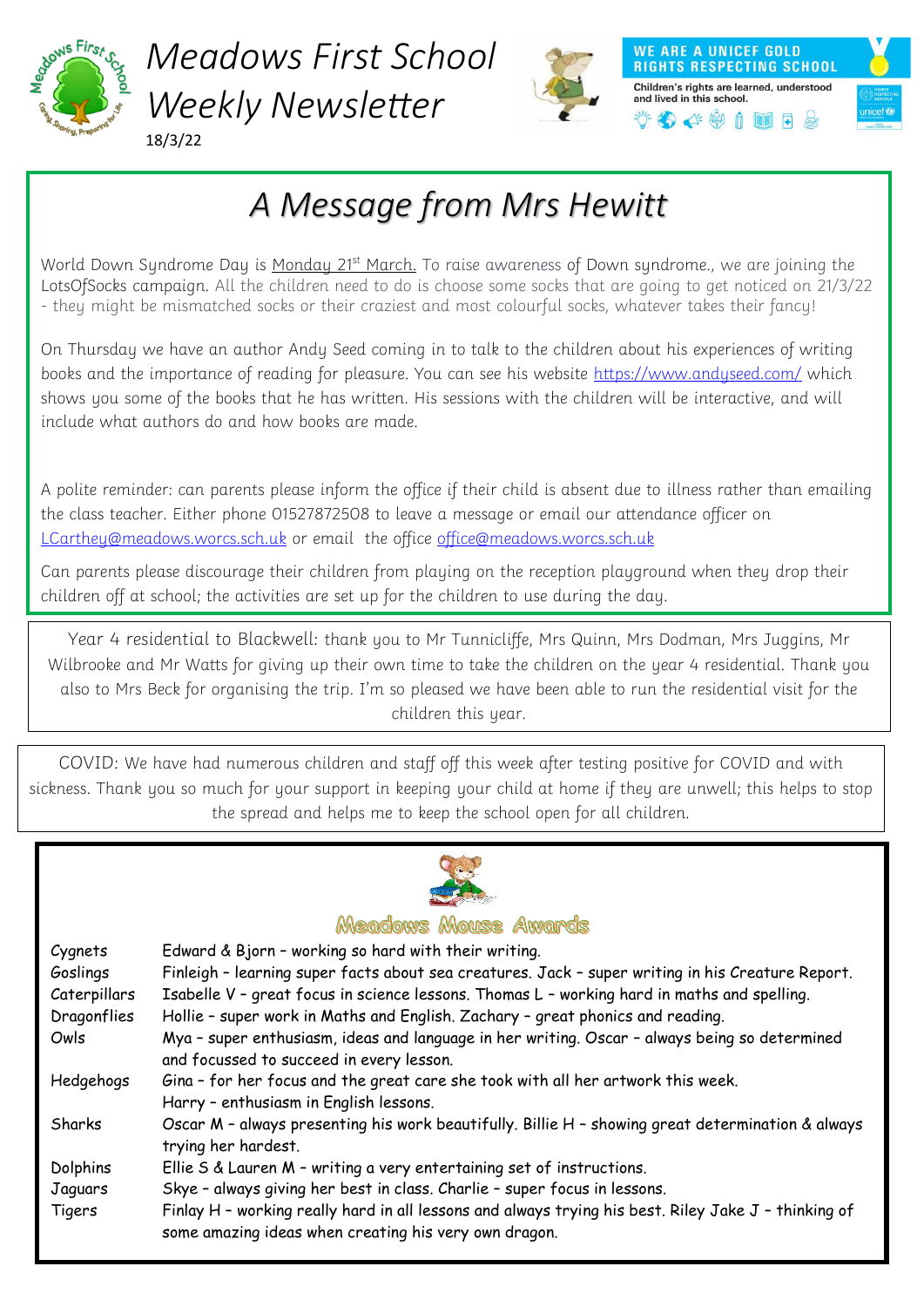

# **Meadows First School** Weekly Newsletter



#### **WE ARE A UNICEF GOLD RIGHTS RESPECTING SCHOOL**

Children's rights are learned, understood and lived in this school. やもいもしてる



## Signed books from author Andy Seed Children's author Andy Seed will be working with the children of Meadows First School on Thursday 24th March. Here's your opportunity to buy a signed book:



Find out all about tipers. in this funny feast of wildlife facts, includes interviews with a wolf, lion, polar bear and snow leopard plus more! Hardback / One of Conception top 100 books of 2021 £9 (ages 6+)

NEW! Find out all about sharks in this funny feast. of wildlife facts, Includes interviews with an orca. blue whale, giant squid, nary/hal plus more! Hardback / Brilliant colour pictures by Nick **Bast** £9 (ages 6+)

\_\_\_\_\_\_\_\_\_\_\_\_\_\_\_



This laugh-out-loud book is bursting with lists, facts, joles and true stories all about silly people, silly animals, silly inventions, silly words. and much more. Winner of the 2015 Blue-Peter Book Award!

£7 (ages 7+).



A funny mattery share When Seapy Thom paper's grantsy is shot through the roof on a turbocharged stairlift he knows that something is not right. Someone is playing incredible pranks. - but who? Sougy and his friends set out to solve the raystery. E5 (ages 7+)

Why encourage your child to read? Children who read for enjoyment make better progress in English and Noths. They have higher levels of knowledge and understanding and more imagination.

on your child to read? <u>Missour alds who med for anjoyment are an</u> overage 1.3 years cheed of non-reading poem. Searces. The Reading Agency, Ballance Library. Frest, The Open Entercally!

#### Why encourage your child to read?

- Kraling referentinger
- It improves mental leadship
- It halps children build good relationships.

### **Information about payment**

- Children should bring payment in cash on the day (Thursday 24th March)
- Money must be in a labelled envelope with the following information:
	- o child's name
	- o class.
	- o name of book/books purchased
	- o amount enclosed
- · Please send the exact amount, thank you.

**Please note** change of date: **Author is** now coming into school on Thursday 24<sup>th</sup> March

You can read more about Andy's books at www.andyseed.com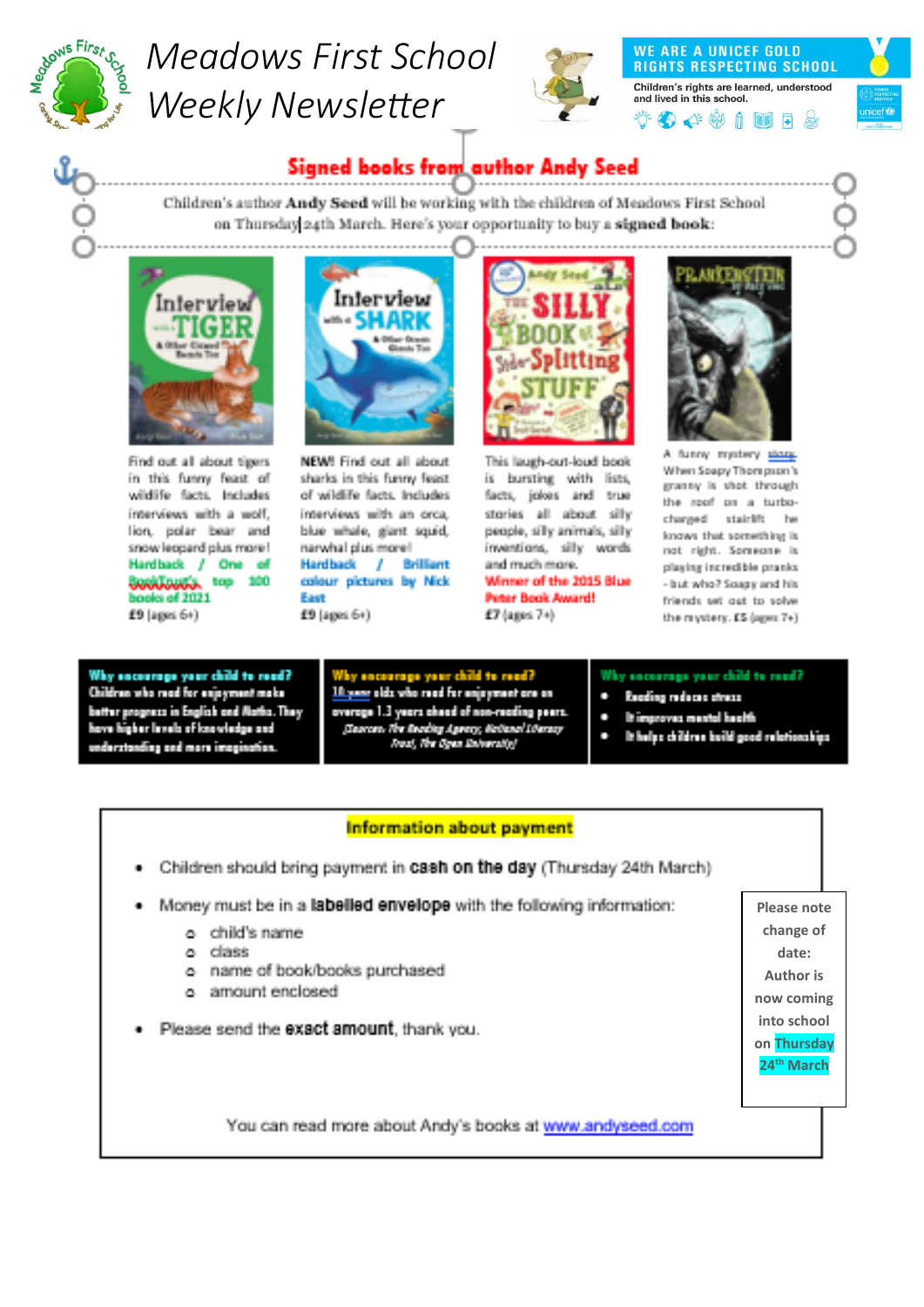

## *Meadows First School Weekly Newsletter*





You may have seen sunflowers on windows around the school. These are to show our support for children around the world who are caught up in conflict.





 $|y|$ 

<u>iiiii iiiiiiii</u>



The United Nations Convention on the Rights of the Child